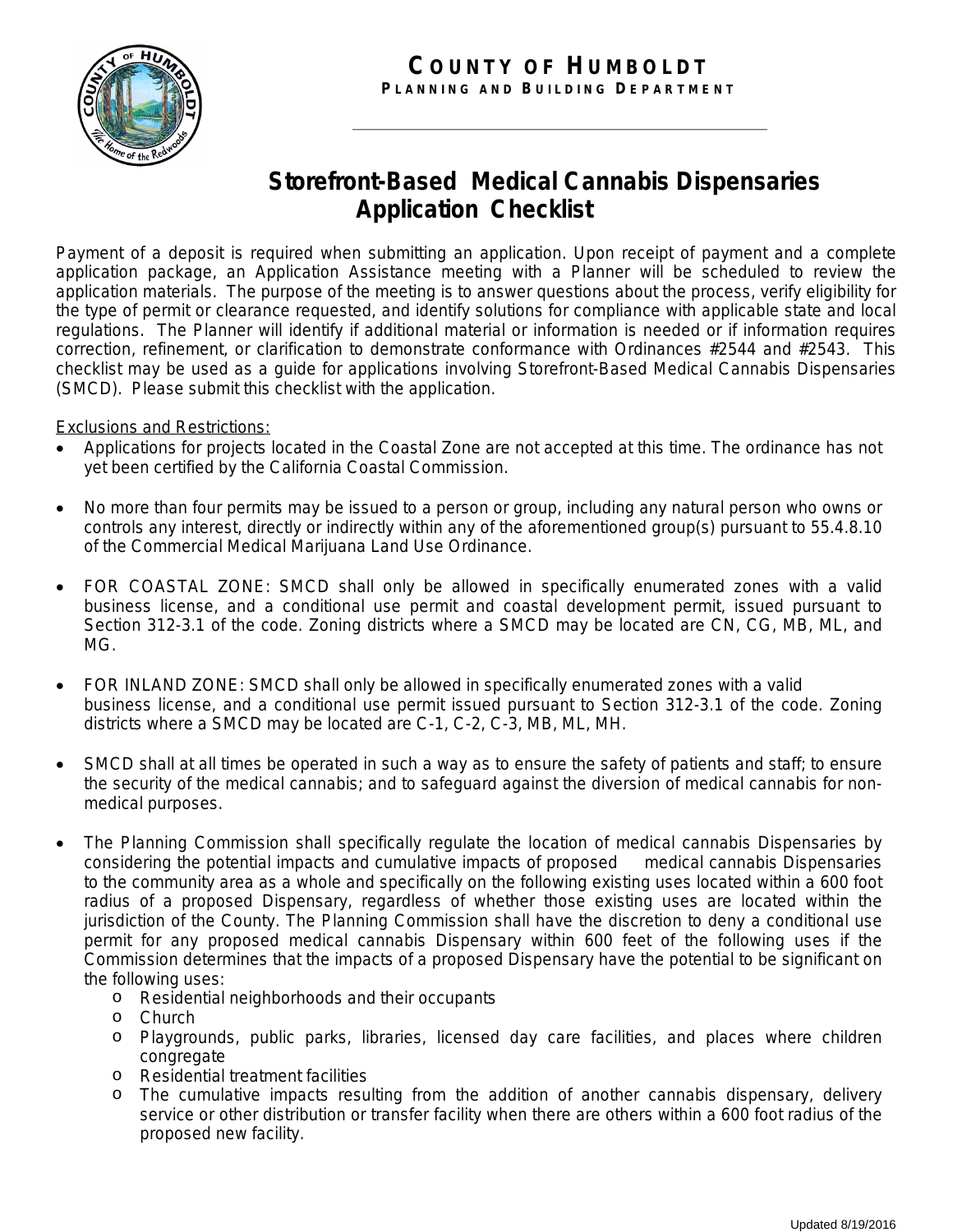- No medical cannabis Dispensaries, operators, establishments, or providers who possess, cultivate, or distribute medical cannabis shall be located within a 600-foot radius of a school Page 18 of 23 [Health & Safety Code section 11362.768 (b)]. This distance shall be measured in a straight line from the property line of the school to the property line of the medical cannabis dispensing facility, operator, establishment, or provider.
- SMCD shall implement their policies and procedures as outlined in their Operations Manual as approved by the Planning Commission. Any deviations from or changes in the Operations Manual must be conveyed to the Humboldt County Planning and Building Department in writing within 30 days of the change.

## Permit Requirements:

In order for the Planning Commission to consider granting or renewing a conditional use permit or coastal development permit to operate a SMCD, **All of the following provisions must be met** :

- $\Box$  Preparation of a hazardous materials storage, handling, and disposal plan approved by the Division of Environmental Health, if applicable.
- Submission of an Operations Manual and compliance with the Operating Standards, pursuant to sections 55.3.10 and 55.3.11 of Ordinance #2534. See below for more information about the Operations Manual.

## Operations Manual:

- $\Box$  Authorization for the County, its agents, and employees, to seek verification of the information contained within the conditional use permit and coastal development permit applications, the Operations Manual, and the Operating Standards at any time before or after the conditional use permit and coastal development permit are issued.
- $\Box$  A description of the staff screening processes, which shall include a requirement for criminal background checks.
- $\Box$  The hours and days of the week when the SMCD will be open.
- $\Box$  Text and graphic materials showing the site, floor plan and facilities. The material shall also show structures and land uses within a 600 foot radius.
- $\Box$  A description of the security measures located on the premises, including but not limited to, lighting, alarms, and automatic law enforcement notification, and how these will assure the safety of staff and clients and secure the medical cannabis against diversion for non-medical purposes.
- $\Box$  A description of the screening, registration and validation process and procedures for qualified patients and primary caregivers.
- $\Box$  A description of qualified patient records acquisition and retention procedures and policies.
- $\Box$  A description of the processes, procedures and inventory controls for tracking the disparate strains, who they were grown by, and amounts of medical cannabis that come in and go out of the SMCD.
- $\Box$  Description of measures taken to minimize or offset the carbon footprint from operational activities.
- $\Box$  Description of chemicals stored, used and any effluent discharged as a result of operational activities.
- $\Box$  The procedure, documentation, and notice process for assuring the quality and safety of all medical cannabis distributed.